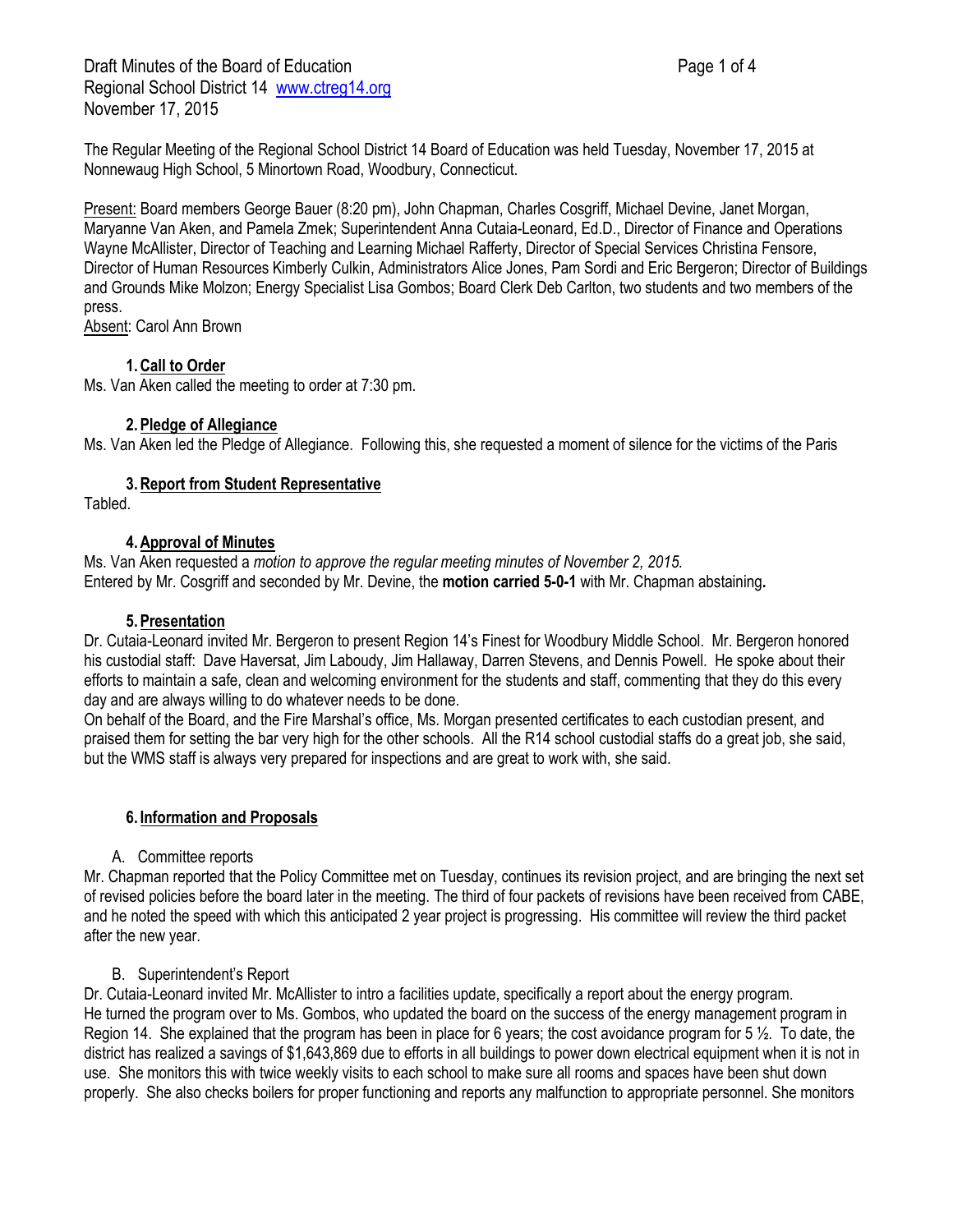Draft Minutes of the Board of Education **Page 2 of 4** and 2 of 4

Regional School District 14 [www.ctreg14.org](http://www.ctreg14.org/) November 17, 2015

the energy control systems at NHS and WMS and troubleshoots for problems at all schools.

Mr. Molzon commented that a lesson learned from the district's participation in the program is that, 80% of the time, buildings are not at full or even partial occupancy. The custodial staff, he said, is the first line of defense to get the buildings powered down when not occupied. It is not the intention of the program for occupants to be cold in winter and hot in the warmer months, but rather to avoid heating and cooling unoccupied spaces in order to save money to be able to heat and cool occupied spaces as needed. He added that he likes to think that savings realized in this area can be directed toward educational initiatives like chromebooks.

Mr. McAllister commented that, all things being equal, the savings realized account for 1% of the district's annual budget.

Dr. Cutaia-Leonard reviewed the dates for Board meetings in 2016. The board will approve the meeting schedule later in the evening.

C. Board Chair's Comments

None.

# **7.Privilege of the Floor**

None.

# **8.Business Requiring Board Action**

a. Policies for First Read

Mr. Chapman explained the set of policies before the board and offered to answer any questions they might have about the revisions. As there is no urgency to approving them, he suggested a first read, with approval at the next meeting.

b. Agriscience Grant Application Approval

Ms. Van Aken entered the following:

*Move that the Region 14 Board of Education amend the following motions approved on June 1, 2015 to include approval of Educational Specifications as the fourth motion:*

Move that the Region 14 Board of Education authorize the Superintendent to apply to the Commissioner of Education to accept or reject a grant for the Agriscience Equipment Grant at Nonnewaug High School in the amount of \$587,568.

Move that the Region 14 Board of Education authorize the Chairman to form a building committee for the Agriscience Equipment Grant at Nonnewaug High School.

Move that the Region 14 Board of Education authorizes at least the preparation of schematic drawings and outline specifications for the Agriscience Equipment Grant at Nonnewaug High School.

*Move that the Region 14 Board of Education approve the attached educational specifications as presented. (amended)*

# Second by Mr. Chapman.

Mr. McAllister reminded the board that the educational specifications were presented to them by Mr. Davenport at the June 1, 2015 meeting when the grant applications were approved. The action taken at that time needed to include language showing that the educational specifications were approved by the board; tonight's amended motion remedies that. **Motion carried 6-0.**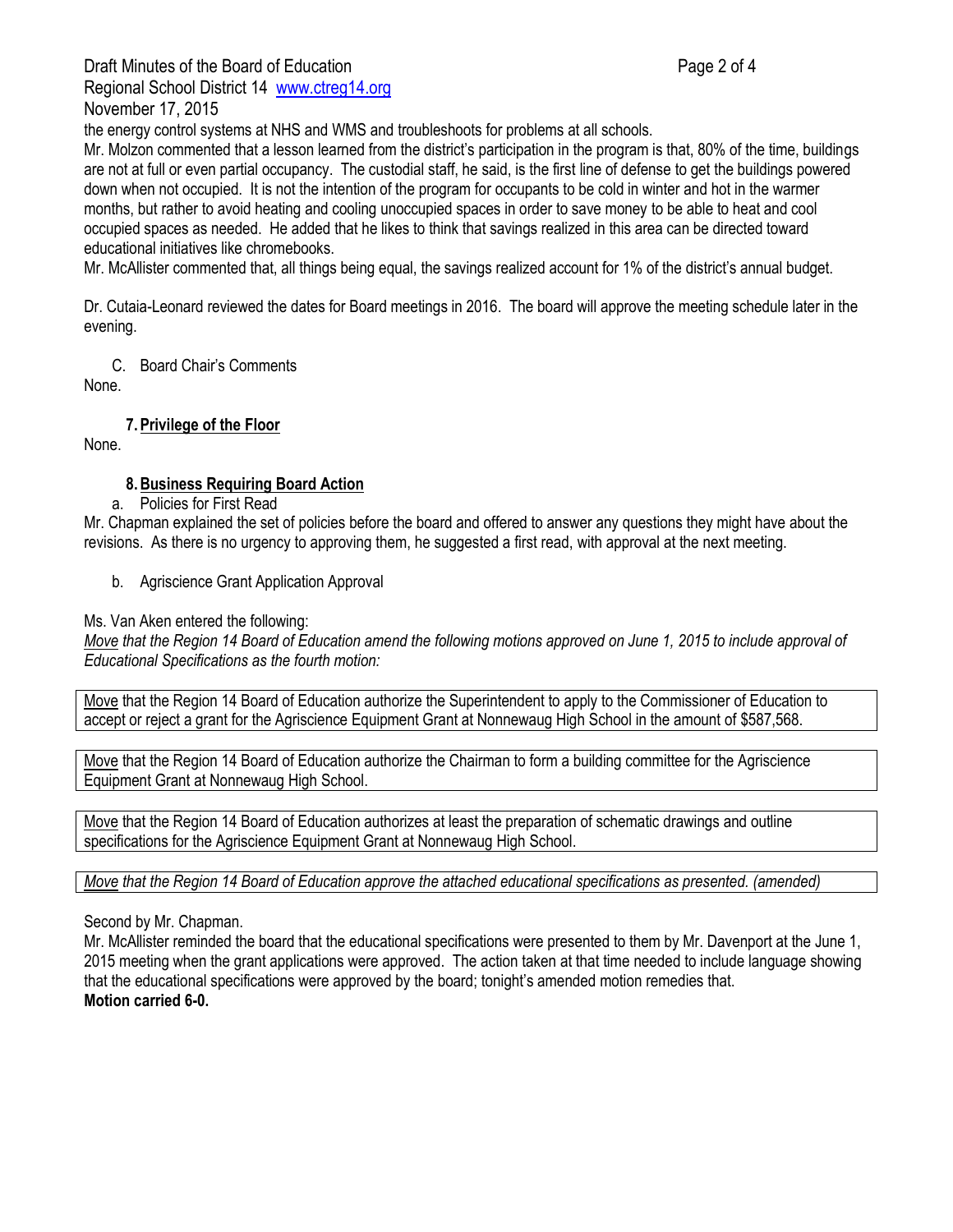Draft Minutes of the Board of Education **Page 3 of 4** and 2 of 4 Regional School District 14 [www.ctreg14.org](http://www.ctreg14.org/) November 17, 2015

Ms. Van Aken entered the following:

*Move that the Region 14 Board of Education amend the following motions approved on June 1, 2015 to include approval of Educational Specifications as the fourth motion:*

Move that the Region 14 Board of Education authorize the Superintendent to apply to the Commissioner of Education to accept or reject a grant for the Agriscience Building Grant at Nonnewaug High School in the amount of \$662,000.

Move that the Region 14 Board of Education authorize the Chairman to form a building committee for the Agriscience Building Grant at Nonnewaug High School. Said committee is authorized to engage in an architect, engineer or other specialists for the purpose of providing architectural, engineering or technical services, including outline specifications and preparation of schematics.

Move that the Region 14 Board of Education authorizes at least the preparation of schematic drawings and outline specifications the Agriscience Building Grant at Nonnewaug High School.

*Move that the Region 14 Board of Education approve the attached educational specifications as presented. (amended)*

Second by Ms. Zmek. The same explanation was given for the need to amend the original motion made on 6/1/15. **Motion carried 6-0.**

c. Approval of 2016 Board of Education Meeting Schedule

*Ms. Van Aken entered a motion to approve the 2016 Board of Education Meeting Schedule as presented.*  Second by Mr. Cosgriff. **Motion carried 6-0.**

d. Discussion of written communication protected by attorney-client privilege regarding debt reserve fund and related budget and high school building project issues.

Ms. Van Aken entered the following: *Move that the Board of Education enter into executive session in order to discuss written communications protected by attorney-client privilege regarding debt reserve fund and related budget and high school building project issues.* Second by Mr. Cosgriff. **Motion carried 6-0.** Dr. Cutaia-Leonard and Mr. McAllister were invited to join. The board moved to executive session at 8:00 pm

Following executive session, Mr. Bauer entered the following: *I hereby move that the entire \$390,000 from budget account #BOE-90 ("Bond Payment Reserve") from the 2014-2015 District budget lapse and be designated as surplus funds.* Seconded by Mr. Cosgriff, the **motion carried 7-0.**

Mr. Bauer entered the following: *I hereby move that \$320,457 be transferred from those surplus funds remaining from the 2014-2015 fiscal year and be appropriated to the Reserve Fund for Capital and Nonrecurring Expenditures (BOE account #99), with any subsequent appropriations from said Reserve Fund to be in accordance with Connecticut General Statutes §10-51(d)(2).*

Seconded by Mr. Cosgriff, the **motion carried 6-1-0,** with Mr. Devine voting no.

Mr. Bauer entered the following: *I hereby move that any remaining undesignated monies from the surplus from the 2014-2015 budget be used to reduce the District's net expenses for the 2015-2016 fiscal year, with corresponding reductions in the payments to be made by the member Towns.* 

Seconded by Mr. Cosgriff, the **motion carried 7-0**.